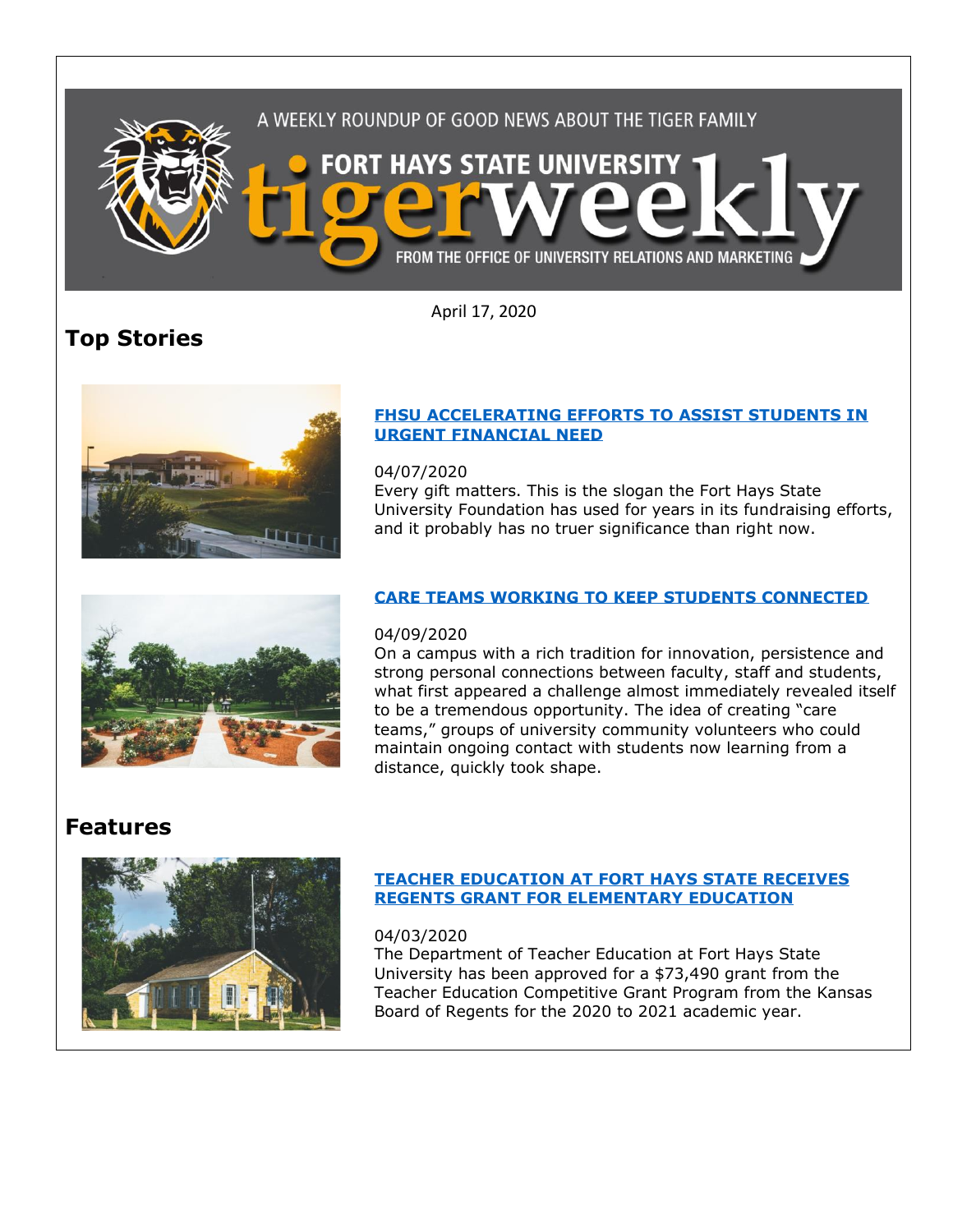

#### **[DEAR WORLD:](https://fhsu.edu/news/2020/03/dear-world)**

#### 03/24/2020

These are challenging times. There is a lot of information about COVID-19 floating around out there, and it just adds to other stressors we have in our lives. We live in a time of instant access to world news whether it's via television or social media. When life feels like it's out of control, I would ask that we all remember the control that we do have during times like this.

# **Accomplishments and Happenings**



#### **[FORT HAYS STATE EARNS 40 BEST-IN-NATION ONLINE](https://fhsu.edu/news/2020/03/fort-hays-state-earns-40-best-in-nation-online-rankings-from-13-different-rating-agencies)  [RANKINGS FROM 13 DIFFERENT RATING AGENCIES](https://fhsu.edu/news/2020/03/fort-hays-state-earns-40-best-in-nation-online-rankings-from-13-different-rating-agencies)**

#### 03/24/2020

A baker's dozen of organizations that evaluate online higher education programs have recently ranked 40 online degrees and programs at Fort Hays State University as among the best in the nation for 2020.



#### **[FHSU FACULTY, STUDENTS WIN SEVERAL AWARDS AT](https://fhsu.edu/news/2020/03/fhsu-faculty,-students-win-several-awards-at-international-business-conference)  [INTERNATIONAL BUSINESS CONFERENCE](https://fhsu.edu/news/2020/03/fhsu-faculty,-students-win-several-awards-at-international-business-conference)**

### 03/24/2020

Dr. Shane Shartz led a list of Fort Hays State University representatives who brought home three of the top awards from a business conference in San Antonio earlier this month.



#### **[LOCAL STUDENTS AMONG VIP STUDENT AMBASSADORS](https://fhsu.edu/news/2020/03/local-students-among-vip-student-ambassadors-named-at-fort-hays-state)  [NAMED AT FORT HAYS STATE](https://fhsu.edu/news/2020/03/local-students-among-vip-student-ambassadors-named-at-fort-hays-state)**

#### 03/26/2020

Local students are among the 21 who will serve as VIP Student Ambassadors for the 2020-2021 academic school year at Fort Hays State University.



#### **[THREE FHSU INFORMATICS STUDENTS BRING HOME](https://fhsu.edu/news/2020/03/three-fhsu-informatics-students-bring-home-accolades)  [ACCOLADES](https://fhsu.edu/news/2020/03/three-fhsu-informatics-students-bring-home-accolades)**

#### 03/31/2020

Three students in the Department of Informatics at Fort Hays State University brought back awards, including a first-place, from the recent Kansas Association of Broadcasters spring radio competition.